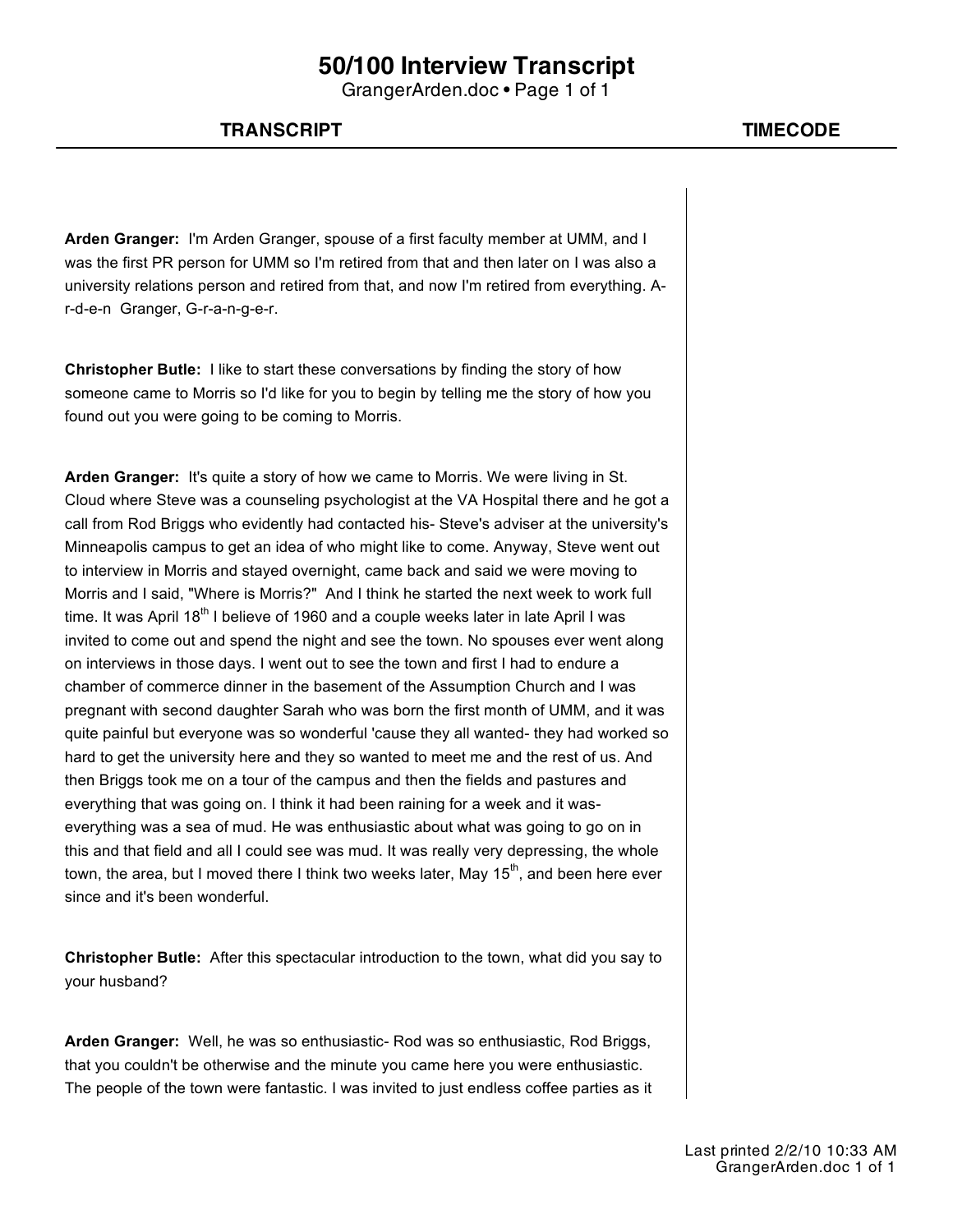GrangerArden.doc • Page 2 of 2

### **TRANSCRIPT TIMECODE**

were otherwise and then just many, many townspeople had all of us faculty people to dinner parties in their homes. It was just great. It was-- The enthusiasm of starting the new college was wonderful.

**Christopher Butle:** What were the events or people that enabled you to get over your initial misgivings about the town?

**Arden Granger:** I was quite worried about moving and I really didn't care for the town at first. I was a big city girl born and raised in St. Paul and it was quite something to get used to it, but I think the fact that everybody was in the same boat, everyone was roughly- almost everyone was late twenties to mid thirties or thirties with a couple exceptions only, and people were having babies or they had all these little kids and we did everything together and it was just wonderful. We went to everything together, the basketball games, the football games, the plays, the concerts, the foreign films, and then frequently afterward we would gather at someone's house and have beer and soft drinks and talk about the campus and how wonderful it was and the students. Even wives knew the names of students 'cause that's all what husbands talked about. Now I sound like there were only male faculty but there were of course female faculty too but mostly since they were working I spent my time with wives and children.

**Christopher Butle:** There was also sort of a semiofficial role I understand when regents would come to town that the wives would be involved as well.

**Arden Granger:** Right. Well, actually we had a social-- As far as entertaining, we had a social committee. It was Lucy Imholte and Barb McGinnis and I and when we first came to town there were no dial phones and- but Barb and- McGinnis and I were on a party line and this continued when dial phones came in so one of us could call Lucy at a prearranged time and the other one pick up and we would have our three-people social committee meetings over the phone most of the time like that, but we had formal teas with tea service- a silver tea service and everything for all of the faculty wives and female faculty in the Imholte home. And then the regents I think in those days it was either every three or four years they came to town en masse, huge entourage with them, and their spouses came with them and so we were expected to entertain these spouses for two days so we had to think up things for them to do. I remember once we had them for brunch out at our house in the woods and go see John Ingle's art studio in his home and many things, and then of course they'd have the big dinner for the regents and everyone at night. And even that sometimes there wasn't a place to have, and I remember once we were living out on Lake Crystal and we had the whole-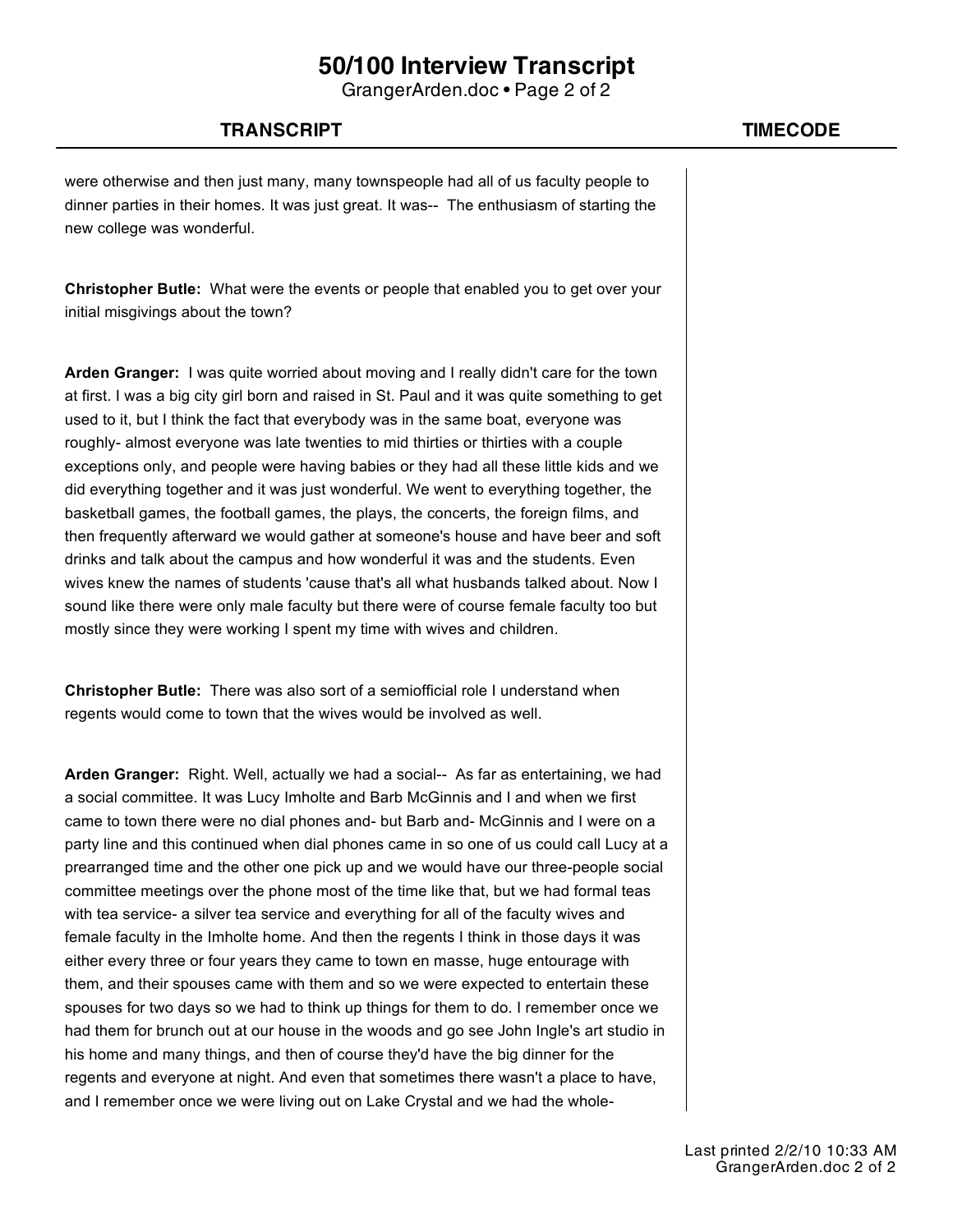GrangerArden.doc • Page 3 of 3

### **TRANSCRIPT TIMECODE**

regents and all these people for dinner in our basement- walk-out basement, but it was wonderful.

**Christopher Butle:** A very informal atmosphere.

**Arden Granger:** Yeah, it was, very, and enthusiastic.

**Christopher Butle:** It's kind of neat to think about that collective-- It seems like the wives all sort of sense that we're in this together; let's make the best of it. Is that true?

**Arden Granger:** It was just a great atmosphere of you did- you felt you were working together and everything that went on on campus everyone knew about and kind of felt that they were a part of even though they didn't work there, and when the buildings started being built for instance Steve and I and- we'd take our two little girls many nights after work and go out and just prowl around in the new construction. I don't even think you can do that nowadays but climb all over everything and just "ooh" and "aah" progress and it was just wonderful. The feeling you had of being a part of, well, creating a new college and something really special that-- Now I started I think it was December of 1960, I think when Briggs decided that we had to have some publicity and hired me. He knew I was a journalism graduate and he hired me to write the first news stories and I did the first several-page brochure, and actually I can't remember how long I worked but it was until the- UMM got so big they needed a full-time person and I couldn't do that so quit and then later on I came and did it again.

**Christopher Butle:** I also heard the initial faculty had quite an active social life. You mentioned going to athletic events and concerts and things but there was also a lot of getting together informally.

**Arden Granger:** Well, there was both formally or- and informally. The social committee-- I really think we planned three- one party every quarter and frequently it was out at the country club at the golf course before it burned down. Clyde Johnson had a wonderful dance band so these frequently were dinner parties with dances and then in between, like we needed anything else, we had house parties all the time and most of the time dancing to records back then, LPs, just-- Baby-sitters were 25 cents an hour and- although everyone was poor too because salaries weren't very big and for many years everyone brought their own beer or whatever they wanted to drink. I remember of somebody coming with his little six pack of beer and people would bring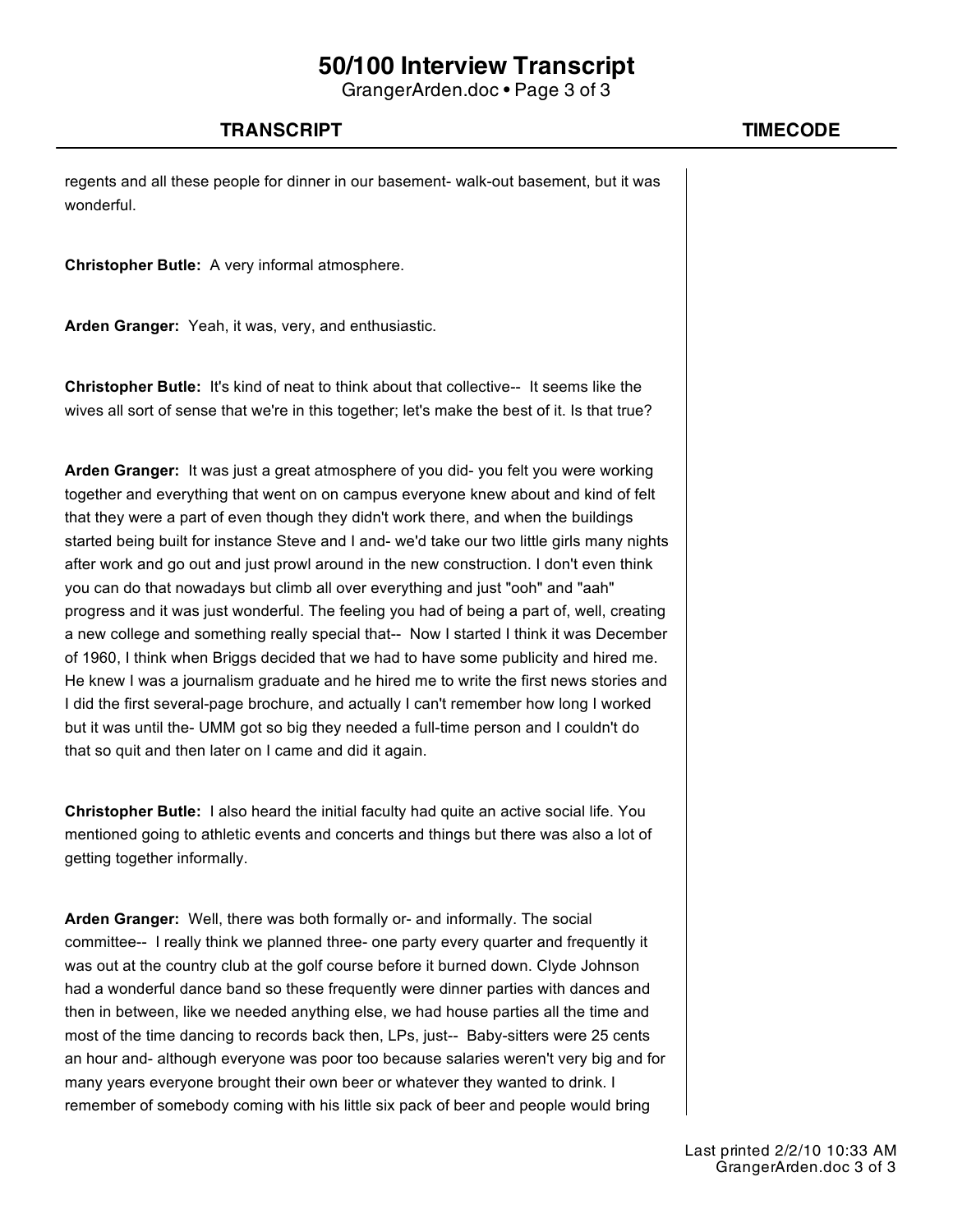GrangerArden.doc • Page 4 of 4

### **TRANSCRIPT TIMECODE**

along food because nobody could just afford to buy all the food and drinks for themselves- by themselves. It was great.

Q: Describe one of those house parties in a little more detail.

**Christopher Butle:** Most-- Well, there were-- Oh. The house parties were very-- Sometime-- Many times it was just drinking and dancing and there really was quite a lot of drinking. Charlie Hanna was first I think director of student activities and we would go to his house and he would have the silver pitcher of martinis in his freezer and all of the martini glasses straight up in the freezer and we drank these. It was just-- It was incredible. We were younger. Then-- But many of them also were dinner parties and then you may or may not dance afterward but many people- many-- We just danced. If people had basements we danced in the basement and we thought nothing of getting home at 4 or 5 a.m. and we all had little children, had to get up in the morning. It was incredible.

**Man 1**: After every athletic event.

**Arden Granger:** Uh huh.

**Christopher Butle:** Was there anyone who had a particularly good reputation as being a very good dancer that you recall?

**Arden Granger:** I can't really remember. I think-- Some thought they were. I think Jack Imholte used to think he was okay but he really just liked to dance with Barb McGinnis to--what--Winchester Cathedral.

**Christopher Butle:** What a sight.

**Arden Granger:** Right, and it was kind of back, forth, back, forth, and you'll probably want to cut all that out. Oh. Oh, I tell you who was. The-- As far as especially good dancers it was Rod Briggs and Lucy Imholte. They jitterbugged practically professionally looking. They were wonderful.

**Christopher Butle:** You mentioned Jack Imholte. Let's talk about him. You told me he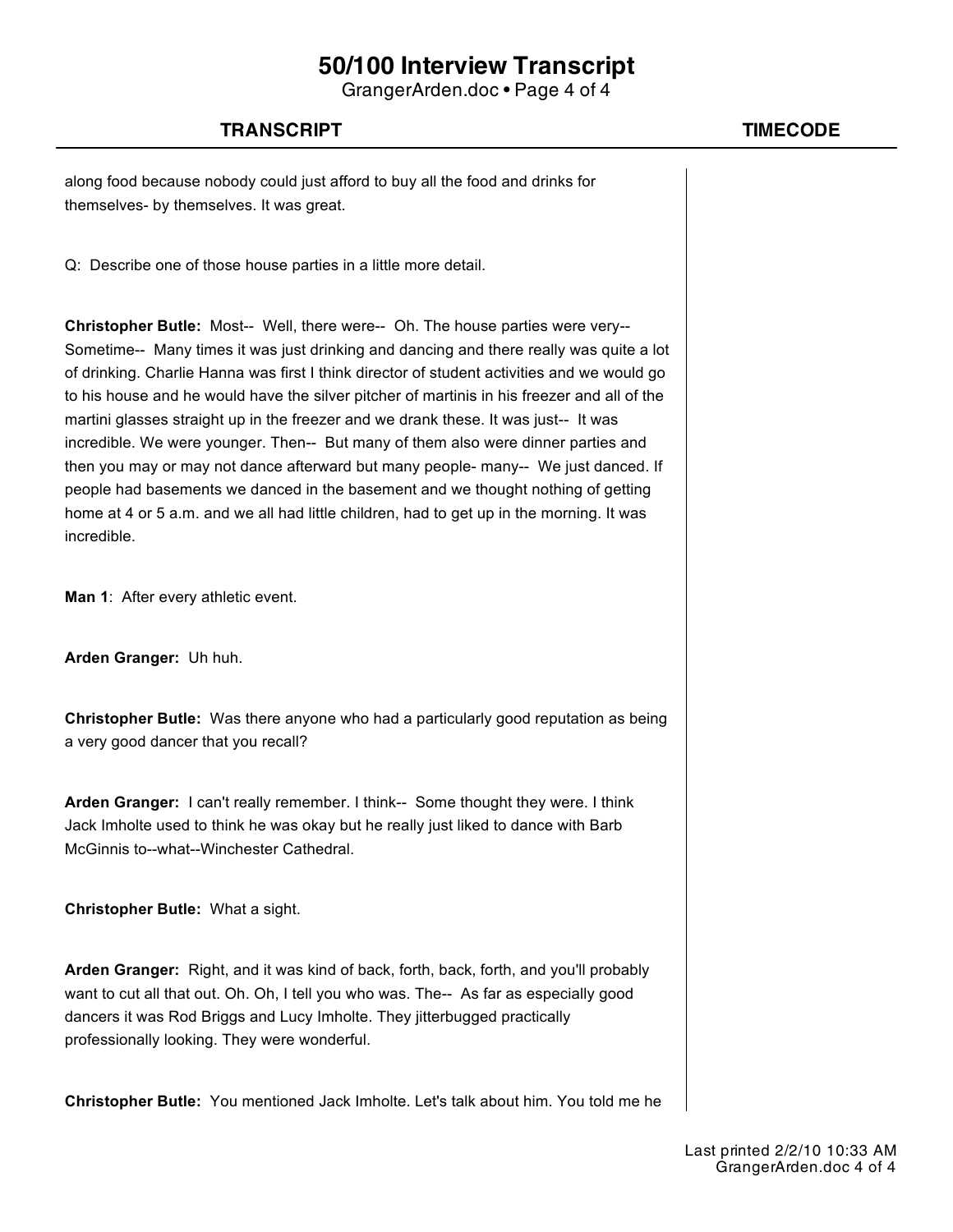GrangerArden.doc • Page 5 of 5

### **TRANSCRIPT TIMECODE**

was--

**Arden Granger:** Oh, absolutely. He got up very, very early, first one on campus—

<crew talk>

**Arden Granger:** Jack Imholte was a voracious reader. He would leave home very early, first one on campus. You'd see his light on up there and read, read, read, read, and he loved to read so much that I have heard- no- not I've heard. He told me that driving to the cities on the freeway he would have his book across the steering wheel and read it as he went along. It was kind of scary.

**Christopher Butle:** One of the characteristics about him that comes out is that he was good at letting people's disagreements sort of run their course and he would sort of moderate. You don't seem to agree with that.

**Arden Granger:** I-- No. I think so but no. Of course I'm speaking only-- In talking about Jack Imholte's personality, U- I'm only talking socially, not really professionally, but I think that's true. I-- I'm not sure I ever saw him angry or still is-

Q: In the early years a lot of people talked about the experimentation on campus trying to remove things and in the seventies there were occasional threats of closure and I've heard how that has affected faculty but how did it affect the spouses? Were you aware of this sort of--

**Arden Granger:** Oh, yes, yeah, especially-- I can't remember about the seventies but the sixties when Montevideo was threatening-- There were banners on campus and oh, you had to be aware of it and the student newspaper and people talked about the possibility of closing or not being funded anymore so- but I guess here's an indication that maybe I did worry about closure, well obviously. When we came to town in 1960 we got a one-year subscription to the Morris newspaper because I said, "Who knows how long we'll be here?" The next year I said, "Well, you never know when you're—" To this day we only have a one-year subscription to the Morris newspaper.

Q: You're still not—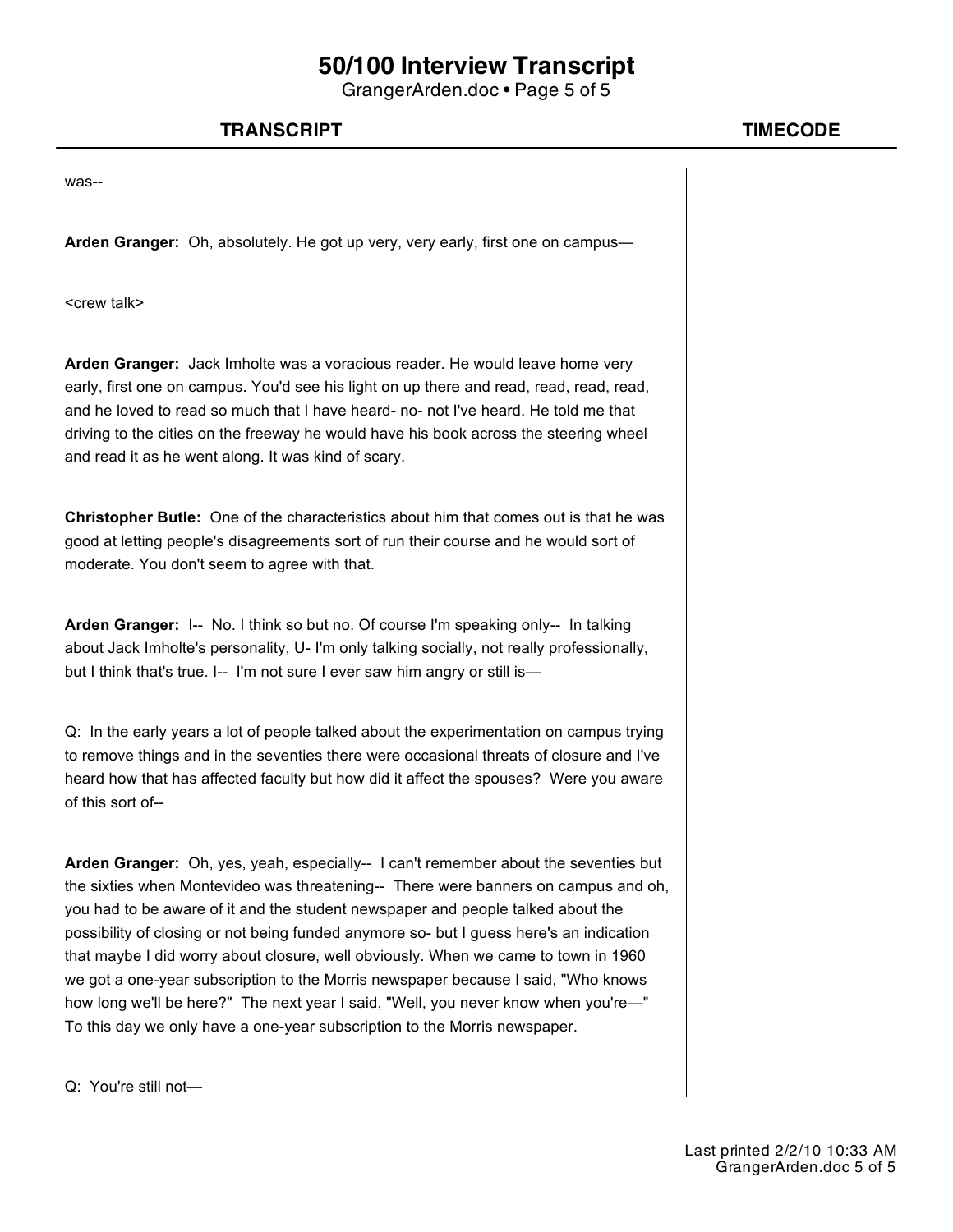GrangerArden.doc • Page 6 of 6

### **TRANSCRIPT TIMECODE**

**Arden Granger:** No, no. No. We're going to live here until- the rest of our lives.

Q: I've also found it very interesting. As you came to appreciate Morris more, you really enjoyed it as a place to raise a family. Why is that?

**Arden Granger:** Morris was just a wonderful place to raise a family. Since I had grown up and- born and grown up in St. Paul and I really liked a big city, I- we would go back to the- to Minneapolis to the Guthrie Theater all the time and- but as my little girls got bigger and I knew that I could trust them in grade school to go all by themselves downtown on their bicycles and never have to worry about them and then when they were in high school they could work at Country Kitchen and other places downtown and get home at midnight and stuff and never have to worry about them. They just-- It was wonderful and so many playmates and it was just a very nice place to live. Steve took to the town immediately and never wanted to leave and we would frequently have to go to the- Steve, my husband, and we'd frequently have to go to the cities and to this day he'll drive down until we get to the outskirts and then I have to drive from then on. He doesn't even like it enough to drive in it so- but he just can't believe anybody would want to stay here and live here forever, but part of why we love it so is we're outdoor people and it might be just prairie to some but we love the lakes and the few woods and the rivers and the recreational opportunities and so it's great.

Q: The last thing I want to ask you about is your sense of the relationship between the school and the town. Initially, you said they were wonderful; they ushered you in because the university meant a lot to the school economically, socially. What has been the nature of that relationship as it's moved on? How would you characterize it?

**Arden Granger:** In my opinion, the relationship between the university and the college is- the university and the town—

Q: Start that one more time.

**Arden Granger:** In my opinion, the relationship between UMM and the town, the whole surrounding community, is still- is- has always been good. It was of course very good at first and through the years you've- I've heard isolated incidences of maybe storekeepers who didn't like some of the students or something but in general I think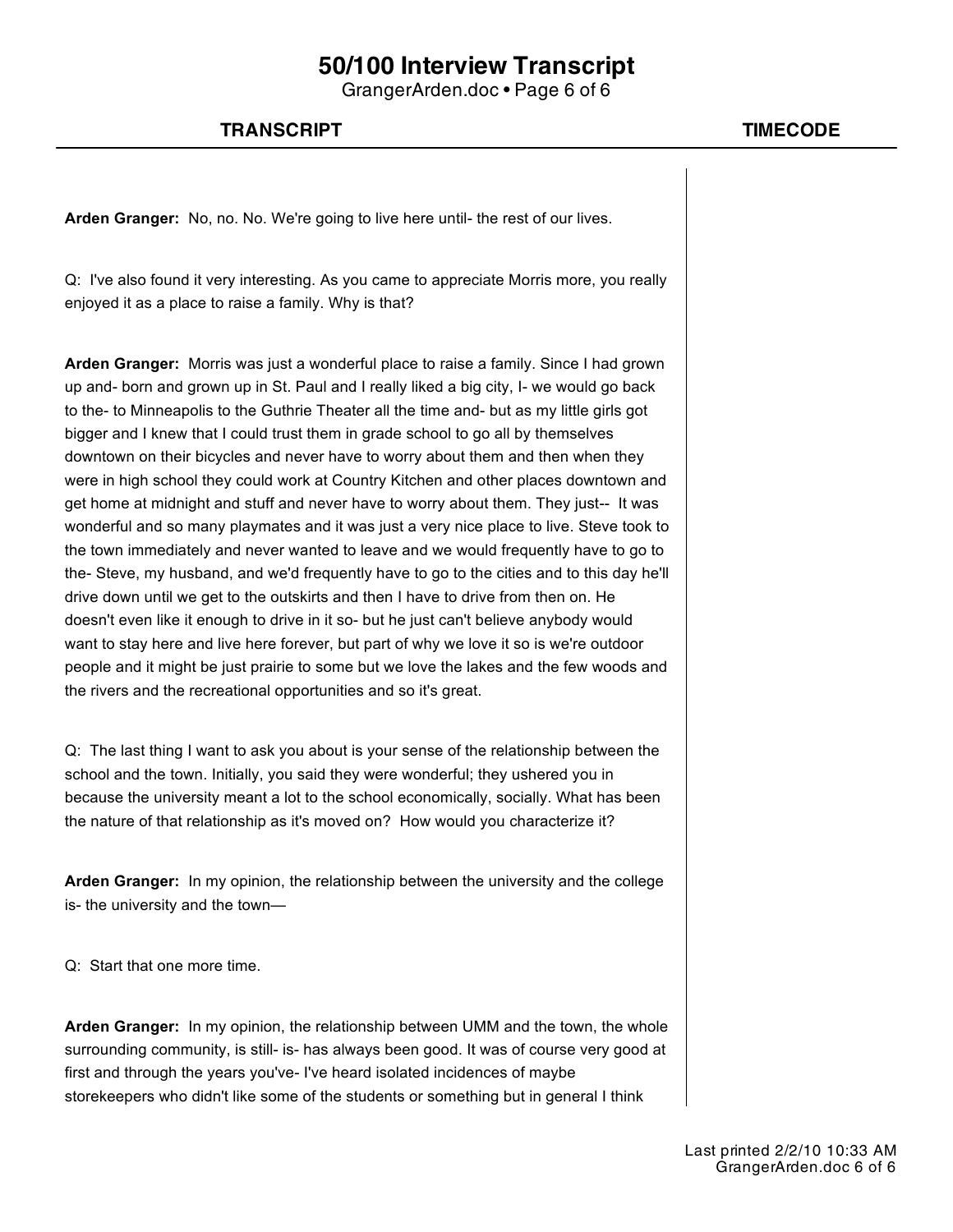GrangerArden.doc • Page 7 of 7

### **TRANSCRIPT TIMECODE**

they've been wonderful. As part of administration, I think we had more to do and to this day socialize with town people maybe more than some of the faculty do but I think they have always been very welcoming and just in general nice people.

Q: There's probably a bit of truth that we couldn't survive without them and they couldn't survive-- There's sort of a mutual dependence. Would you agree?

**Arden Granger:** I think there's a mutual dependence. I've known townspeople who have just year after year taken classes at UMM, potting and things like that, and conversely of course we have some faculty who have immersed themselves in- like Thorson for instance I remember and many of his- Margaret Kuchenreuther who just like to- want to be a part of the town and on committees and so it definitely is a mutual thing I think.

Q: There was one school coming in and one school going out when you arrived in the sixties. What kind of interaction did you have with the spouses of West Central School of Ag faculty and what was your sense of that?

**Arden Granger:** When we came in 1960 to UMM the West Central School of Agriculture continued for three more years because they let their students graduate and some of their faculty were- became part of UMM's faculty and so we did- we included their spouses in our activities also, and then as new faculty came Steve and I made a point of having every new faculty member and spouse to dinner in our home and I think we did this in to the eighties probably until it just got too big.

Q: You could probably relate to these people coming out to a town and seeming so far removed—

**Arden Granger:** Oh. Well, of course some had horror stories. Some of the faculty who came to interview had some horror stories like coming in a blizzard and we traveled by a train in those days and getting stuck in a train in a blizzard and by Annandale for two days, and many came from small, oh, sometimes religious colleges and so the freedom-- They were so impressed with the freedom that we had in Morris but really there was no censure of anything as some had seen back in their other institutions. The first summer and fall especially were such fun because each new faculty member who came-- It was such a new adventure for them and they had so many different stories to tell of where they'd come from and then there was a big production of helping them